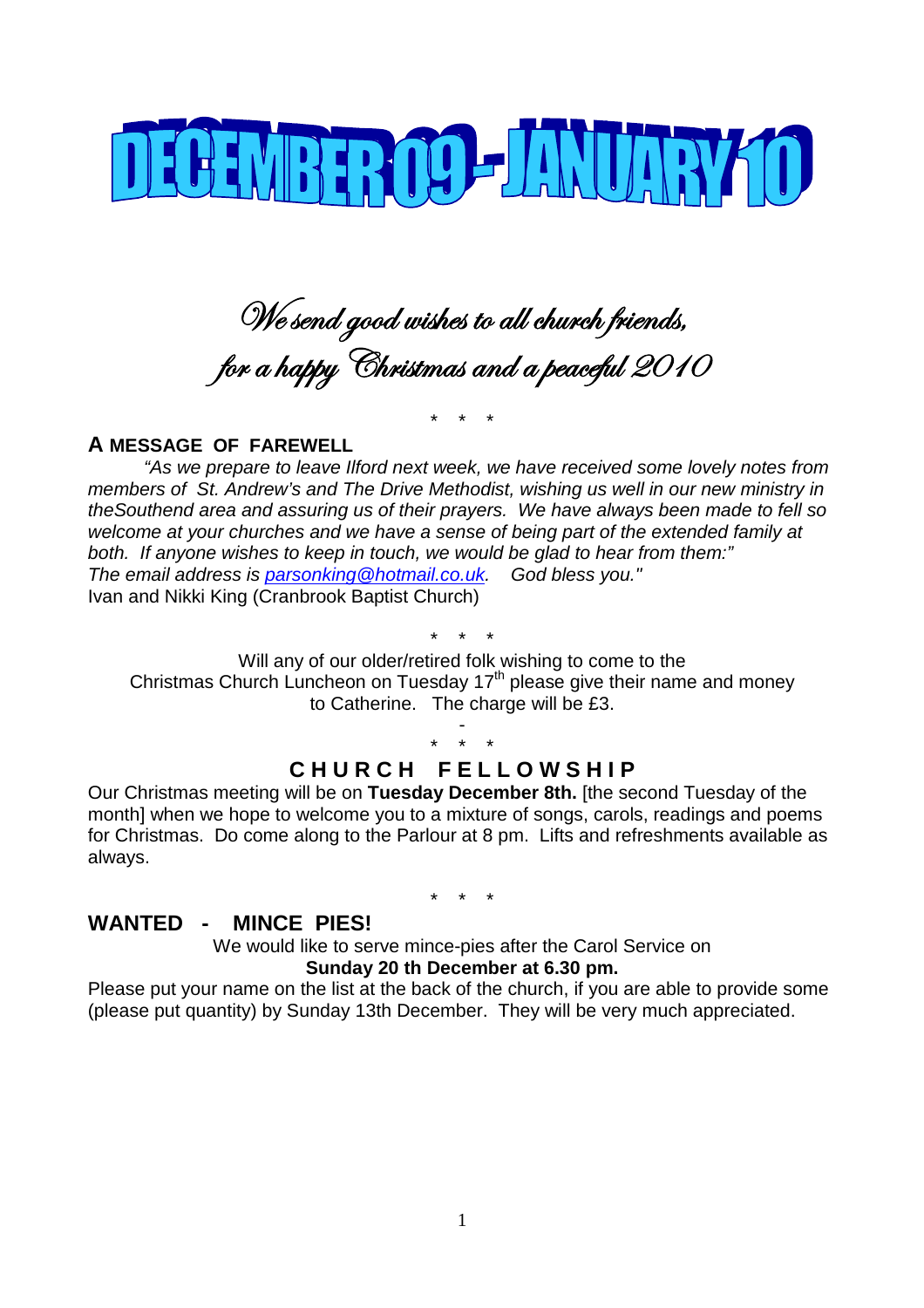The **CHRISTMAS TREE FESTIVAL** will be a fantastic event for the church in the weeks before Christmas, but will need lots of help. Please see the article in the November **Newsletter** 

| $\Diamond$ To help with stewarding   | sign the list in the foyer.    |
|--------------------------------------|--------------------------------|
| $\Diamond$ To help with refreshments | see Jo Wright                  |
| $\Diamond$ For other fundraising     | speak to Philippa Normanton    |
| $\Diamond$ Donate raffle prizes      | speak to Janet and Roy Brunnen |

# **The CHRISTMAS TREE FESTIVAL CONCERT**

will take place on

**Saturday December 19th at 7.00 pm. Entry will be by Programme only, bought in advance.**

Proceeds will go to Haven House Hospice

# *S L I D E S ' E V E N I N G*

Catherine and Frank warmly thank everyone who so enthusiastically supported the Slides' Evening event in aid of ACTION FOR CHILDREN recently. As on previous occasions we saw a wide variety of scenes, and have become quite accustomed to this entertaining electronic wizardry kindly organized by Mike Seviour. Together with donations, the evening raised £140.00 Splendid!

# ♫ ♫ ♫ ♫ ♫ ♫ ♫ ♫ ♫ ♫ ♫ ♫ ♫ ♫ ♫ ♫ ♫ ♫ ♫ ♫

#### **SING "HALLELUJAH" ! YES, WE CERTAINLY DID! At The Drive Church on Thursday October 29 - all 65 of us and what a lovely time we had!**

The evening was ably organised and directed by Andrew Taylor, who had cleverly devised a part for the 'non choir members' to sing, which was carefully rehearsed in the first half. After the refreshments' break, we listened to other extracts from the Oratorio.

Andrew sang 'The trumpet shall sound',

accompanied by Duncan Patterson (organist for the Hallelujah Chorus], who then played the Pastoral Symphony.

Ginette Nye sang 'I know that my Redeemer liveth',

accompanied by her husband Peter.

The programme ended with us all singing "Hallelujah", as part of the BBC's invitation to mark the 250<sup>th</sup> anniversary of the death of the composer George Frideric Handel. A thrilling experience!

Although the evening was not arranged as a fundraising event, we also contributed £70 to the BBC's Children in Need Appeal. FS

# ♫ ♫ ♫ ♫ ♫ ♫ ♫ ♫ ♫ ♫ ♫ ♫ ♫ ♫ ♫ ♫ ♫ ♫ ♫ ♫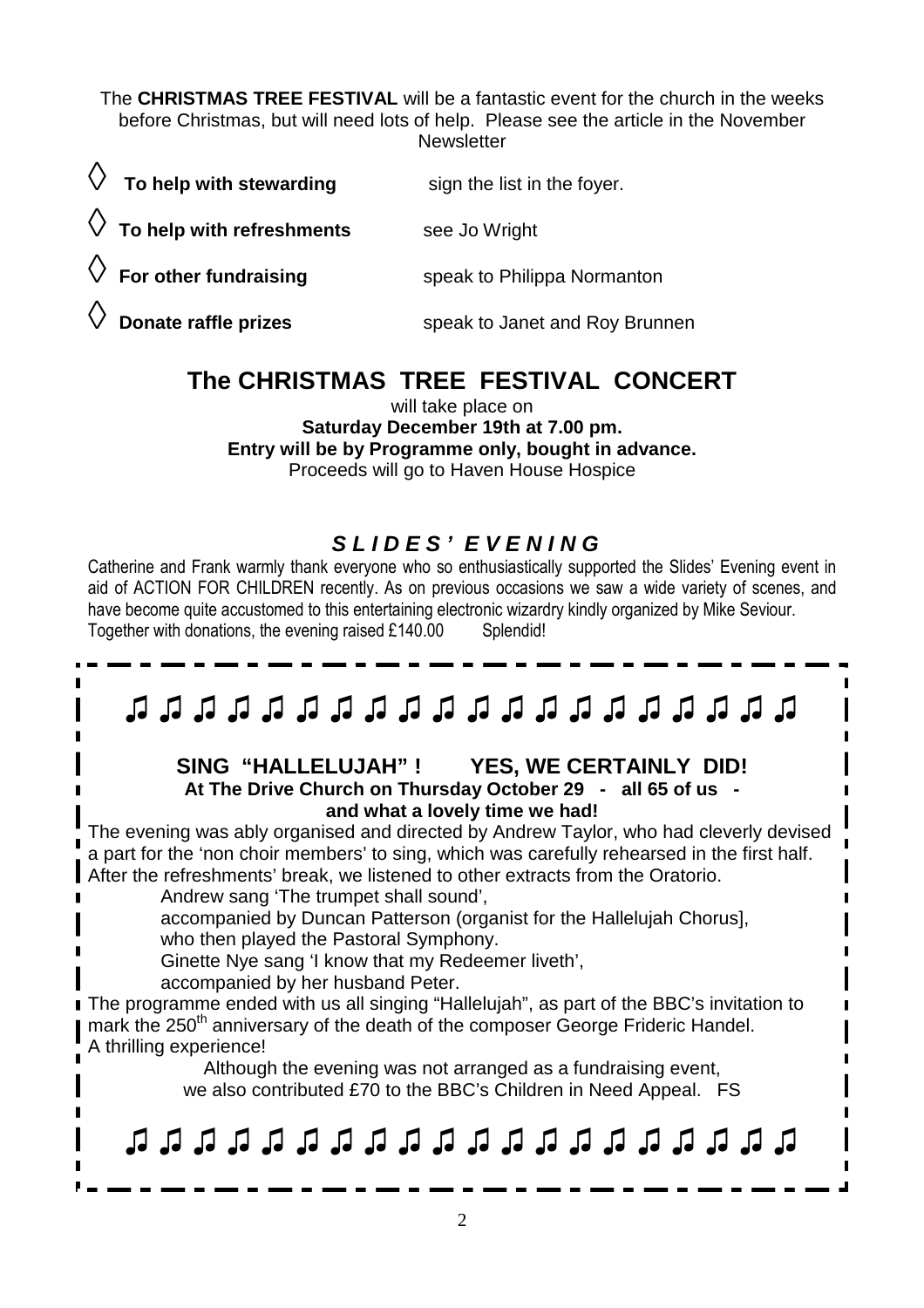## **JUNIOR MISSION FOR ALL**

Our JMA Presentation Service was held on 15<sup>th</sup> November when badges and certificates were presented to five members of the Junior Church. One collector also received her Long Service Certificate denoting seven years collecting for JMA. During the past year the young people had collected over £200 between them and, together with donations and fund raising, The Drive raised £412 towards the work of JMA. I was pleased to recruit two new members. They will be looking for subscribers so please support them if you can.

Stephen led our service, inviting us to take an imaginary trip to the hills outside Kathmandu in Nepal. The children 'collected' water and firewood as the children there would have done 25 years ago. Happily, these days, with the aid of initiatives such as JMA, people are able to turn on a tap for water. Stephen then contacted by phone some friends in Nepal who told us of their work with children, teaching them to read and write through play.

Money raised by the Methodist Church through JMA helps to enrich the lives of others by funding similar projects throughout the world.

Thank you for giving. DIANE FOSTER

#### \* \* \* **B A R N D A N C E SATURDAY 13 TH FEBRUARY 2010 7.30 pm** An evening of fun and dancing for everyone.

SUPPER INCLUDED - BOOK THE DATE NOW Tickets available in January

\* \* \*

### **CRANBROOK SAFER NEIGHBOURHOOD POLICE**

The Cranbrook Ward Safer Neighbourhood Police (S.N.P.) is headed by Sgt. Paul Dwyer, and aided by P.C. Said Nurein, P.C. Shaz Meah, P.C.S. O's Stacey Blake, Raj Singh and Michael Crouch. All are dedicated to beating crime in your area.

**The Cranbrook Ward priorities are:-**

Drug dealing and drug use.

**Burglary** 

Anti-social behaviour by motorists

The three areas are chosen by the elected ward panel. As part of the Policing Pledge, the team spend 80% of their time visibly working in Cranbrook Ward.

#### **What can you do to deter burglars.**

Double lock doors and windows. Use lights on a timer when going out at night. Let neighbours know if you are going away. Check the I.D. of unexpected callers, or use a door chain Let the Police know if you see anything or anyone acting suspiciously CRANBROOK TEAM 020 8554 2558

> For crime prevention advice call 020 8554 9264 Or visit www.met.police.uk/redbridge JANET WRAGG - Chair Cranbrook Ward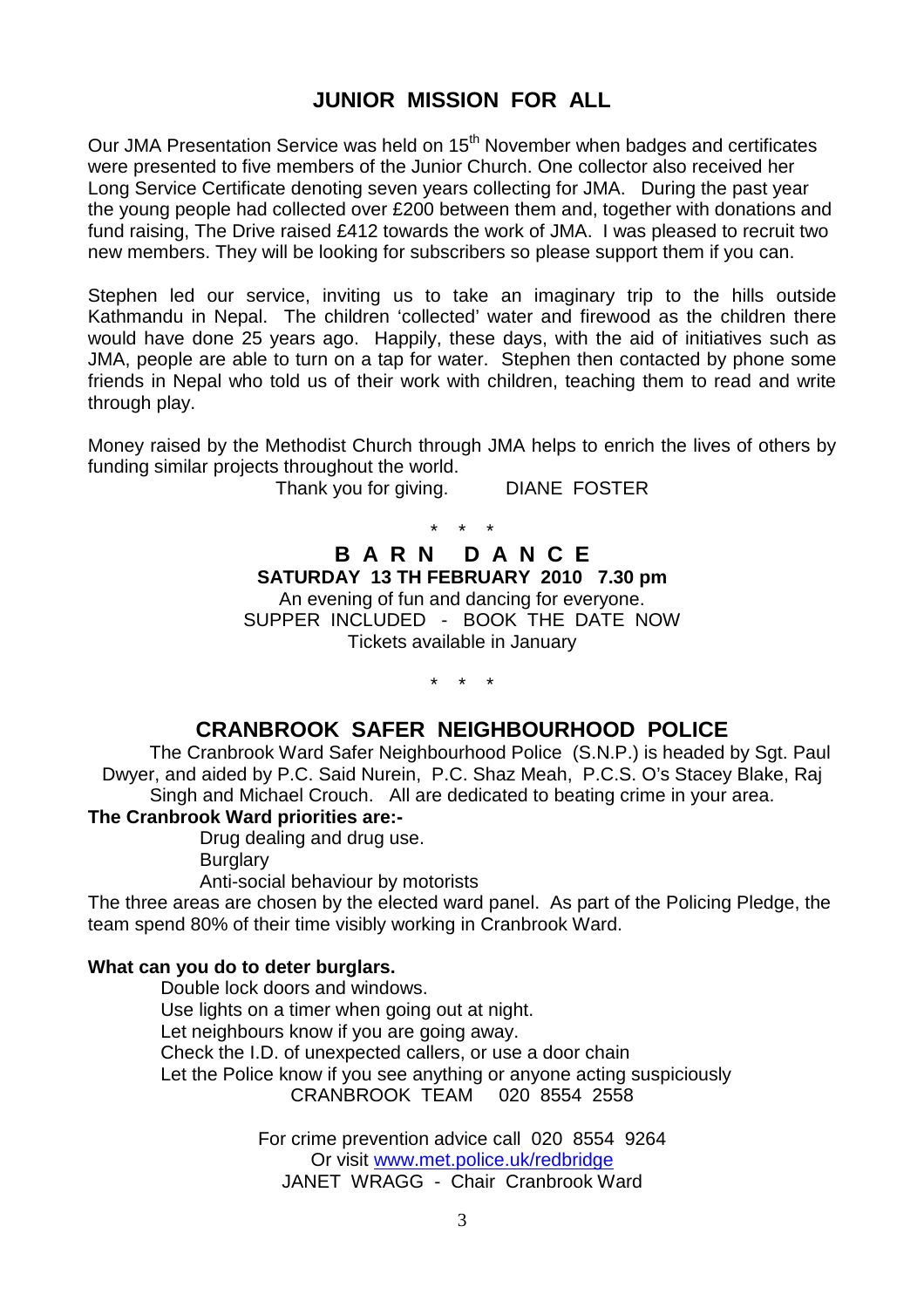

# *CHRISTMAS EVENTS AT THE DRIVE*

SUNDAY  $6^{TH}$ . DECEMBER 10.45 am. *FAMILY COMMUNION – Rev. S. Normanton*

TUESDAY 8TH DECEMBER 8.00 pm CHURCH FELLOWSHIP *CHRISTMAS MISCELLANY of music and readings*

> SUNDAY 13<sup>TH</sup> DECEMBER 10.45 am *TOY SERVICE* Toy Collection for Loughton Family Centre

WEDNESDAY 16<sup>TH</sup> DECEMBER 2.30 pm WOMEN'S FELLOWSHIP *CHRISTMAS MUSIC, arranged by FRANK SAYERS*

> THURSDAY 17<sup>TH</sup> DECEMBER 1.00 pm *CHRISTMAS CHURCH LUNCH in the HALL*

> > SUNDAY 20TH DECEMBER 10.45 am*. Mr. Stephen Froggatt* 6.30 pm *CAROLS BY CANDLELIGHT*

THURSDAY 24TH DECEMBER 5.30 pm *STORIES ROUND THE CHRISTMAS TREE led by Rev.Stephen Normanton* 11.30 pm. *Midnight Communion at Ilford Methodist Church*

> FRIDAY  $25^{TH}$  DECEMBER 10.45 am *CHRISTMAS DAY FAMILY SERVICE led by The Rev. STEPHEN NORMANTON Collection for 'Action For Children*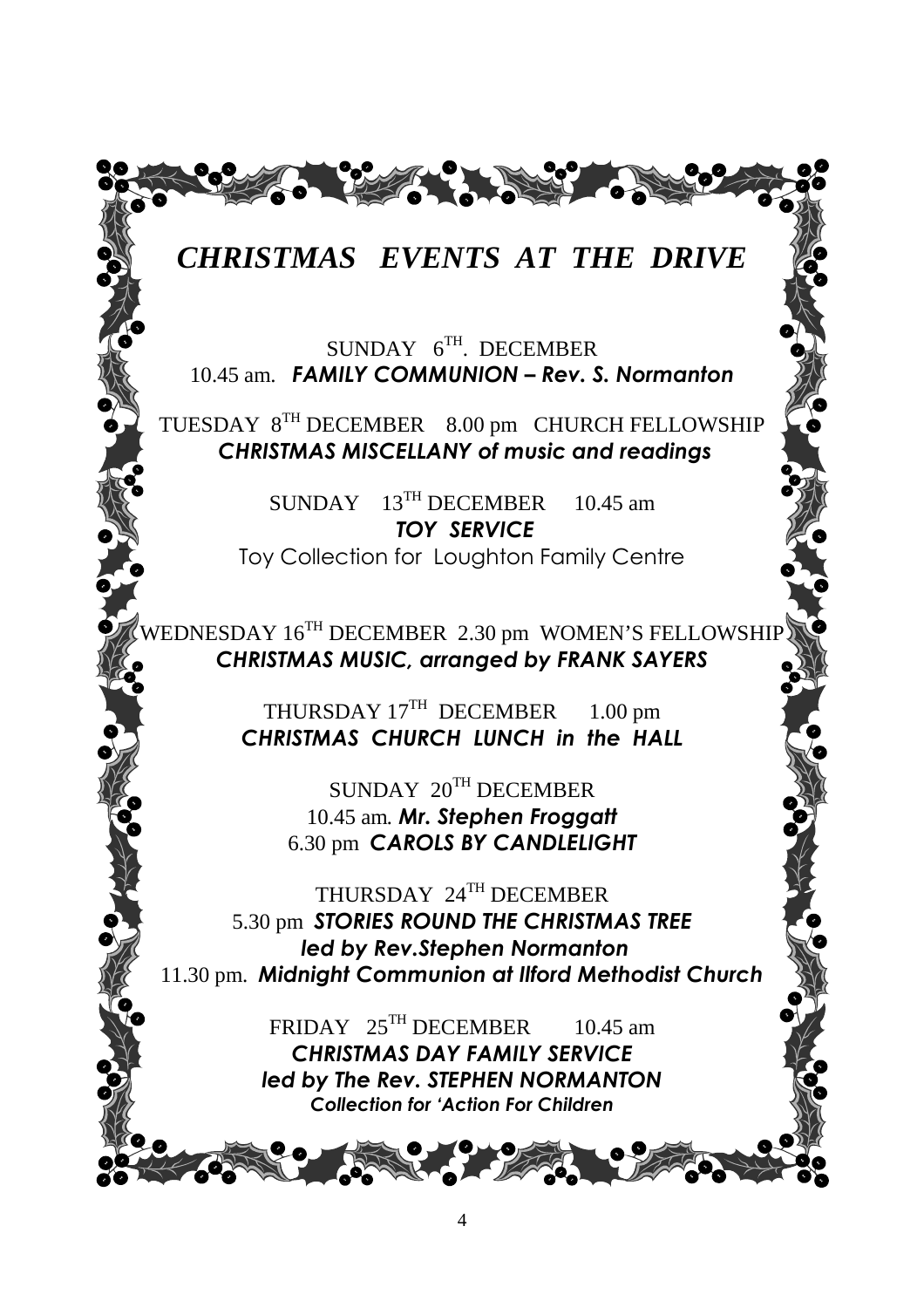#### **NEW EXPERIENCES**

When Ray worked in the Caribbean and time allowed, he would attend worship in various churches in order to experience the different, easy in which people reached out to God and I was always interested to hear his stories.

During a recent visit to Yorkshire my friends took me to a new drop-in coffee shop which was run by volunteers from the Christian Fellowship Church in the village. After a warm greeting and a friendly conversation about their church I decided to forgo my plans to attend the local Methodist church the next day and sample a service in the scout hut with the Fellowship instead.

They were setting up as we entered and embroidered banners were being hung up amidst the artwork of the local Cub and Beaver groups, the impact of which was probably lost upon regular worshippers but to my 'new eye', the papier maché animals hanging above the colourful Genesis Chapter I banner was quite significant. We were introduced to lots of people some of whom had travelled in from the surrounding villages.

I noticed they were putting their collection money into a box that stood next to a tray of tomatoes from which we were to 'help ourselves'. A keyboard and overhead projector provided music and words which replaced the need for hymnbooks.

The service started at 10.30 and was in two parts. One was entitled 'Songs and Praise'. This included children but the other part which was called *"The Message"* saw the children going out for Sunday School. At 12.30 everyone had refreshments and a chat. I met a lady whose son-in-law was a minister at the Elim church in Leigh on Sea, and of course I told her to go and sit on Ray's bench when she visits her family.

It was an interesting morning and one I am resisting to describe in more detail as I spare printers' ink, but should anyone want the longer version I shall be happy to share it with you, but for the moment I shall say that although I was impressed by many things that morning, I am more than happy to reach out to God at The Drive. ANNE DELLOW

\* \* \*

### **O N E W O R L D W E E K**

#### **"Families who do things together, stay together."**

We were invited to attend a "Family Home Evening" at The Church of Jesus Chriost of Latter Day Saints, the beautiful building with white spire and immaculate grounds next to Sainsburys, near Ilford Town Centre.

The word "Family" could mean a group of friends sharing a house, not necessarily a conventional family. The importance of communications was emphasised. It was suggested that one evening a week should be a "Family Home Evening" with a variety of activities e.g. a shared meal.

I was unable to attend the South West Essex Reform Synagogue - a neighbour of the former Newbury Park Methodist Church. The visit to the Guru Nanak Satsang Sabha Sikh Gudwara began with an Inter – Faith reflection and Silence. After a brief tour of the building, we attended a time of worship. The Multi-Cultural Social Event at The Vine Church Halls, clashed with The Drive Slide Show. I understand that it was well supported.

The One World Week service of worship at Seven Kings Methodist Church, was attended also by members of several other local churches and their ministers. The Rev. Ken Nicholls preached on the subject of "The Children with No Mirrors" and recalled his time in Kenya.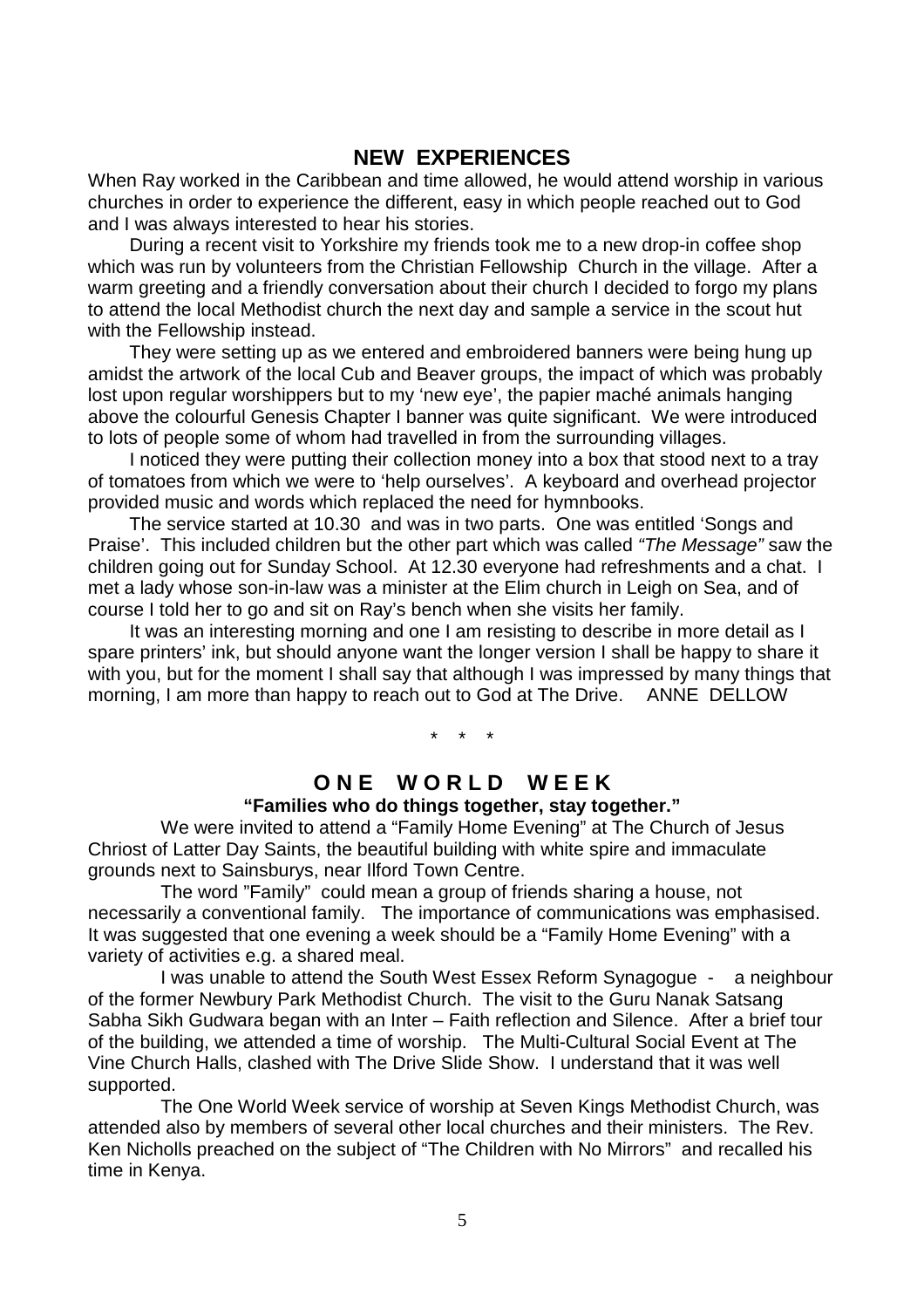The Music and Multi-Cultural Event at Ilford Community Centre (Muslim) in Eton Road, was advertised as lasting all afternoon. I arrived during the late afternoon and wondered if I had missed everything. The musical event was just beginning as I left for our own All Saints' Day Service.

However, it was a good opportunity to chat to some councillors, my M.P. and a well-known community leader over a cup of tea.

The Inter-Faith Walk of Peace took place on Sunday 15th November, but I hoped to be at the Whitechapel Mission Thanksgiving Service on that afternoon. SUSAN RUCKES

## **THE JIGGINS AND THE JONES FAMILIES**

It was good to see Leslie with Josie, in church at Harvest time, to celebrate his 90th Birthday. They were not able to join us at lunch, as preparations were being made at their daughter Melanie's house. After the service, Leslie came to talk to me, and he told me all about his happy childhood. The following is what he told me.

"I have very little recollection of my life before my fourth birthday. When my Mother died, giving birth to my youngest sister Frances, she left a family of three boys and three girls. The Father of the family next dcoor was our Dad's best friend. They had served together in World War One..

Charlie Jones died three years and it was decided that both families would join together as one big family, under the care of Emily Jones and our Dad.

All the children were treated as brothers and sisters, but we kept our surnames respectively. I had a happy childhood. One of my fond memories being dad cooking Sunday lunch after returning from church. The older boys went for the skipping rope and stretched it from one side of the street to the other, all joining in the fun together, even with the other adults in the street!

Then we were all called for a hectic and full Sunday lunch.

Occasionally Dad used to hire a charabanc and we would all pile in for a trip to the seaside at Southend where we would play all day and then sit down with an enormous picnic basket of goodies! When I was fourteen, being Head Prefect, I was elected to attend a special school, in order to improve leadership qualities. This was a very strict school - the dormitory consisted of one line of beds, with open canvas sides. We were woken daily at 5.30 sharp! Then we would run down to the pool, strip off and swim, for fifteen minutes (no matter what the weather) then back for hot cocoa and dressed ready for assembly at 7.30 on the dot. This is where we received our forthcoming events for the day. The Head Teacher dealt with any misdemeanours in only one way - the cane very painful if you were on the receiving end!

When I left school, I went to work for J. Sainsbury, until I was called up and I served six years in the Navy between 1939 and 1946.

I was an active serviceman with the introduction of air and surface Rada and fighter direction. As my service finished I returned to Sainburys, where my career had already begun. I then married and started a family. I retired in 1979 after 44 years with the company and saw many changes in that time.

Now, in 2009 I am the last of the Jiggins family, aged 90 and Alfie, the last of the Jones family, aged 91".

P.S. It sounds like an idyllic childhood, Leslie - thank you for sharing memories of it with us.

BARBARA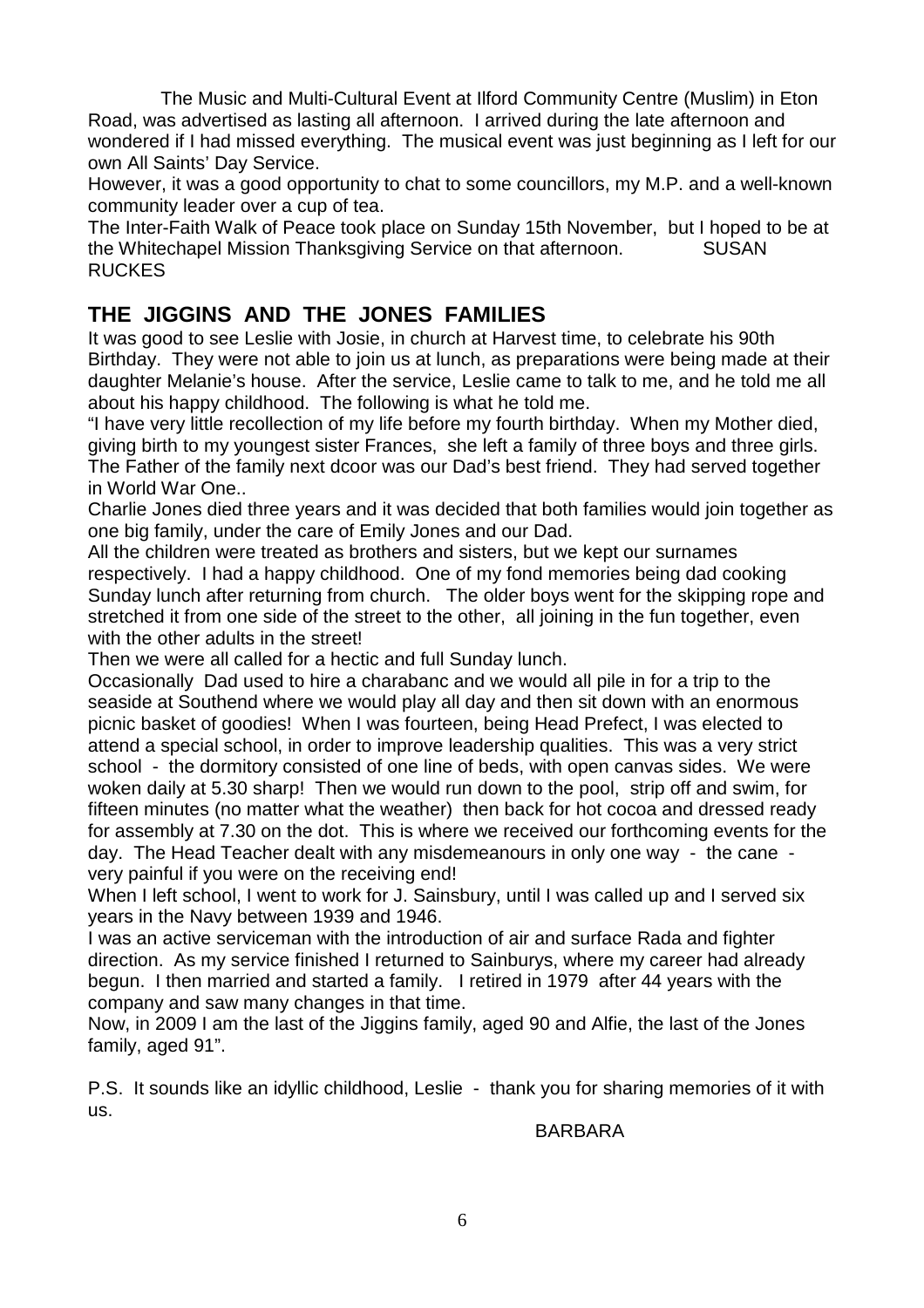## **NEWSLETTER 2010 - UNDER NEW MANAGEMENT**

A big "Thank you" to Barbara and Frank for all their hard work on the Newsletter for many years. A team of people is suggested to continue their work. (Page one November Newsletter) .

That says it all really. SUSAN RUCKES..

#### FRANK SAYERS writes:-

Our thanks are due to Audrey & John Taylor who for very many years have printed the Newsletter, which is a laborious and tedious job, with much use of the long-arm stapler perhaps leading to 'Repetitive Stress Syndrome'! On those occasions when I have not been able to type the material, John has done that as well

My personal thanks are due to Catherine who has been an excellent proof reader, saving me from some embarrassing misprints. I always see what I want to see, and once typed the name 'Beryl' as 'Berly'. The lady in question did forgive me.

#### **END OF AN ERA**

Over the past 20 years that I have been involved in printing the Church Newsletter there have been some changes. When I took over from Dorothy Seviour we printed on the trusty, if somewhat temperamental Scout's Gestetner. The stencils were typed from Barbara's notes by Frank Sayers. The covers with Eddie Seviour's artwork were printed at a local shop in Cranbrook Road

In 1996 we advanced to the new technology age when the Church invested in a Riso printing machine with black or red colour options which was much cleaner to operate. The added bonus being that we could now print our own covers. We are now on our second machine which is widely used for all Church printing and outside commissions. Frank has progressed from his typewriter to a laptop. In recent times John and I have shared the Newsletter printing.

The one constant during all this period has been Barbara with her trusty pen. Thanks Barbara for keeping the news flowing.

As we enter a new decade I wish the new editorship team Good Luck. AUDREY TAYLOR

## **THE BROWNIE PACK - AN URGENT NEED**

We have a Pack of active and enthusiastic Brownies who need your help. Our current leaders and supporters all live out of the area – Colchester, Aveley and Norfolk!!!! Beth Daly, the Brownie leader, will shortly be working in Chelmsford so she must resign.

We are in urgent need of a uniformed leader. No previous experience required. Adequate training and support will be available.

PLEASE think carefully if you can answer this call or recommend someone.

We must not let these Brownies down. We must not be forced to close.

JOHN TAYLOR Group Chairman.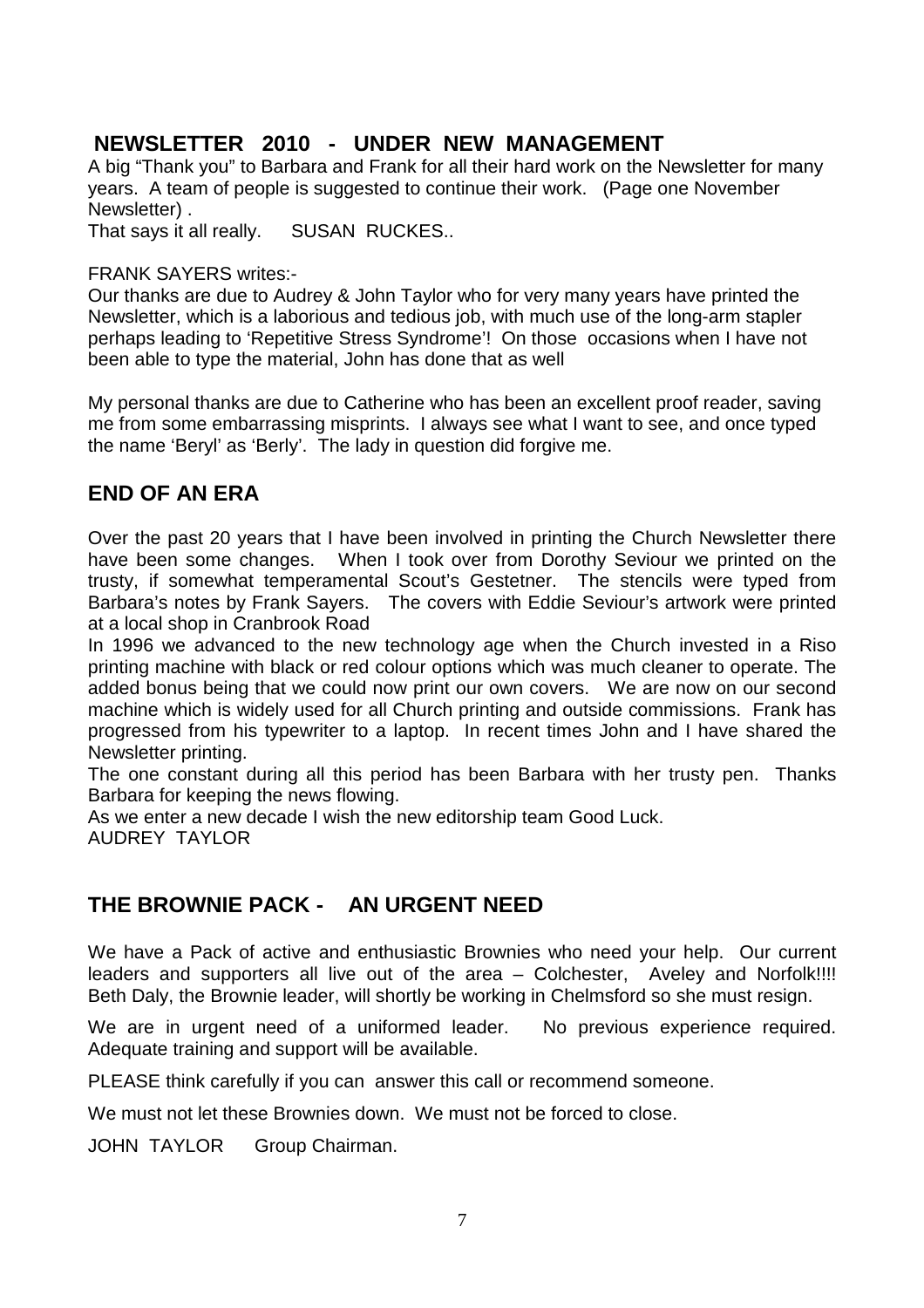# **DIARY DECEMBER 2009**

| <b>SUN</b>  |                | 27 10.45 am                  | Dr. Leela KNIGHT                                                                                                                                    |
|-------------|----------------|------------------------------|-----------------------------------------------------------------------------------------------------------------------------------------------------|
| <b>FRI</b>  | 25             | 10.45 am                     | <b>CHRISTMAS DAY</b><br><b>CHRISTMAS FAMILY SERVICE led by Rev. Stephen Normanton</b><br><b>Collection for Action For Children</b>                  |
| <b>THUR</b> | 24             | 5.30 pm<br>11.30 pm          | <b>CHRISTMAS EVE</b><br>Songs & Stories Round the Christmas Tree<br>United Communion at Ilford Methodist Church                                     |
| <b>MON</b>  |                | 21 8.00 pm                   | Evening Prayers in Church Parlour                                                                                                                   |
| <b>SUN</b>  | 20             | $10.45$ am<br>6.30 pm        | ADVENT 4.<br><b>Mr. Stephen FROGGATT</b><br>CAROLS BY CANDLELIGHT, followed by mince-pies in the Parlour<br>Collection for national charity Shelter |
| SAT         | 19             | 7.00 pm                      | Concert for Christmas - (see page 3)                                                                                                                |
| <b>THUR</b> | 17             | $1.00 \text{ pm}$<br>8.00 pm | Christmas Church Lunch in the Church Hall see page 3<br><b>Choir Practice</b>                                                                       |
| <b>WED</b>  | 16             | $2.30 \text{ pm}$            | Women's Fellowship - Christmas Music & Readings with Frank Sayers<br>Last meeting until Wednesday January 13                                        |
| <b>SUN</b>  | 13             | 10.45 am                     | ADVENT 3<br>Mr. Allan RAMSDEN - Toy Service & Baptism<br>Toys and donations to Loughton Family Centre                                               |
| <b>SAT</b>  | 12             |                              | TREE FESTIVAL see page 9                                                                                                                            |
| <b>FRI</b>  | 11             | $6.00 \text{ pm}$            | Tree Festival Preparation - see page 3                                                                                                              |
| <b>THUR</b> | 10             | 8.00 pm                      | <b>Choir Practice</b>                                                                                                                               |
| <b>WED</b>  | 9              | $2.30 \text{ pm}$            | Women's Fellowship                                                                                                                                  |
| <b>TUES</b> | 8              | 8.00 pm                      | Church Fellowship - Christmas Programme - see page 2                                                                                                |
| <b>SUN</b>  | 6              | 10.45 am                     | ADVENT <sub>2</sub><br>Rev. Stephen NORMANTON - Family Communion                                                                                    |
| <b>SAT</b>  | 5              | 10.00 am                     | <b>Creative Church</b>                                                                                                                              |
| FRI         | 4              | 10.00 am                     | Coffee morning                                                                                                                                      |
| <b>THUR</b> | 3              | 8.00 pm                      | <b>Choir Practice</b>                                                                                                                               |
| <b>WED</b>  | $\overline{2}$ | 2.30 pm                      | Women's Fellowship                                                                                                                                  |
| <b>TUES</b> | $\overline{1}$ | 10.00 am                     | Morning Communion in the Chapel                                                                                                                     |